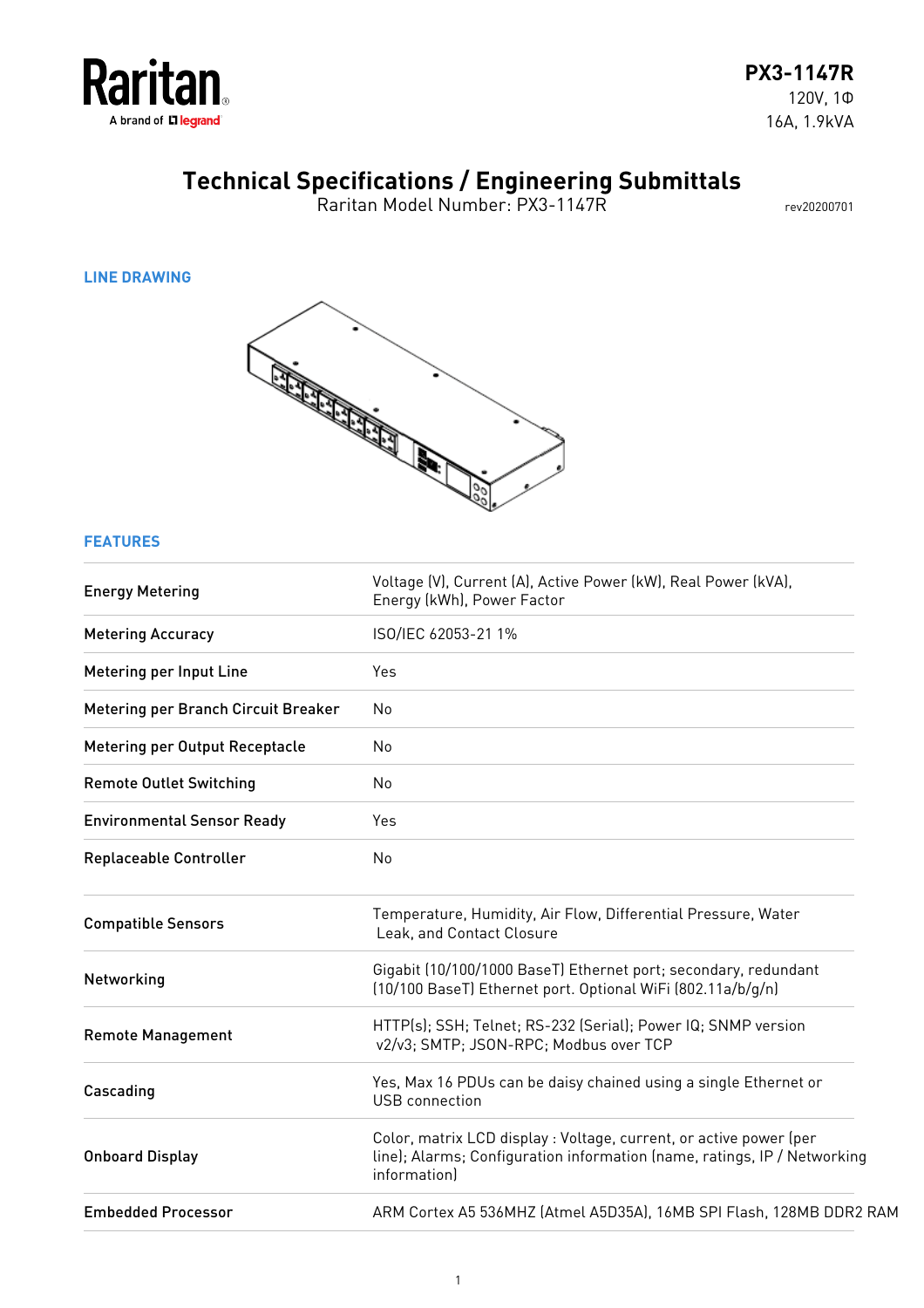

Raritan Model Number: PX3-1147R rev20200701

| <b>INPUT</b>                 |                                |  |
|------------------------------|--------------------------------|--|
| <b>Input Plug</b>            | NEMA L5-20P (2P3W)             |  |
| <b>Cord Length</b>           | 3 meters (9.84 feet) standard  |  |
| <b>Cord Entry</b>            | Rear feed                      |  |
| <b>Cable Type</b>            | IP44("splashproof")            |  |
| <b>Number of Power Cords</b> | 1                              |  |
| <b>Maximum Input Current</b> | 20A                            |  |
| <b>Nominal Input Voltage</b> | 120V                           |  |
| <b>Rated Input Voltage</b>   | 100 - 120V                     |  |
| <b>Input Frequency</b>       | 50/60Hz                        |  |
| <b>Power Capacity</b>        | 1.6kVA at 100V, 1.9kVA at 120V |  |
|                              |                                |  |

### **OUTPUT**

| 120V                |
|---------------------|
| $100 - 120V$        |
| (8) NEMA 5-20R, 16A |
| No                  |
| No                  |
| N/A                 |
|                     |

### **PHYSICAL**

| Color                              | Black powder coat (custom colors available)    |
|------------------------------------|------------------------------------------------|
| Unit Dimensions (WxDxH)            | $17.3"$ x 5.2" x 1.7"; 440mm x 133mm x 44mm    |
| Unit Weight                        | 2.2 kg                                         |
| <b>Shipping Weight</b>             | 5.4 kg                                         |
| <b>Shipping Dimensions (WxDxH)</b> | 22.44" x 16.34" x 12.6"; 570mm x 415mm x 320mm |
| Mounting                           | RACK-KIT-PX2-1K-1U                             |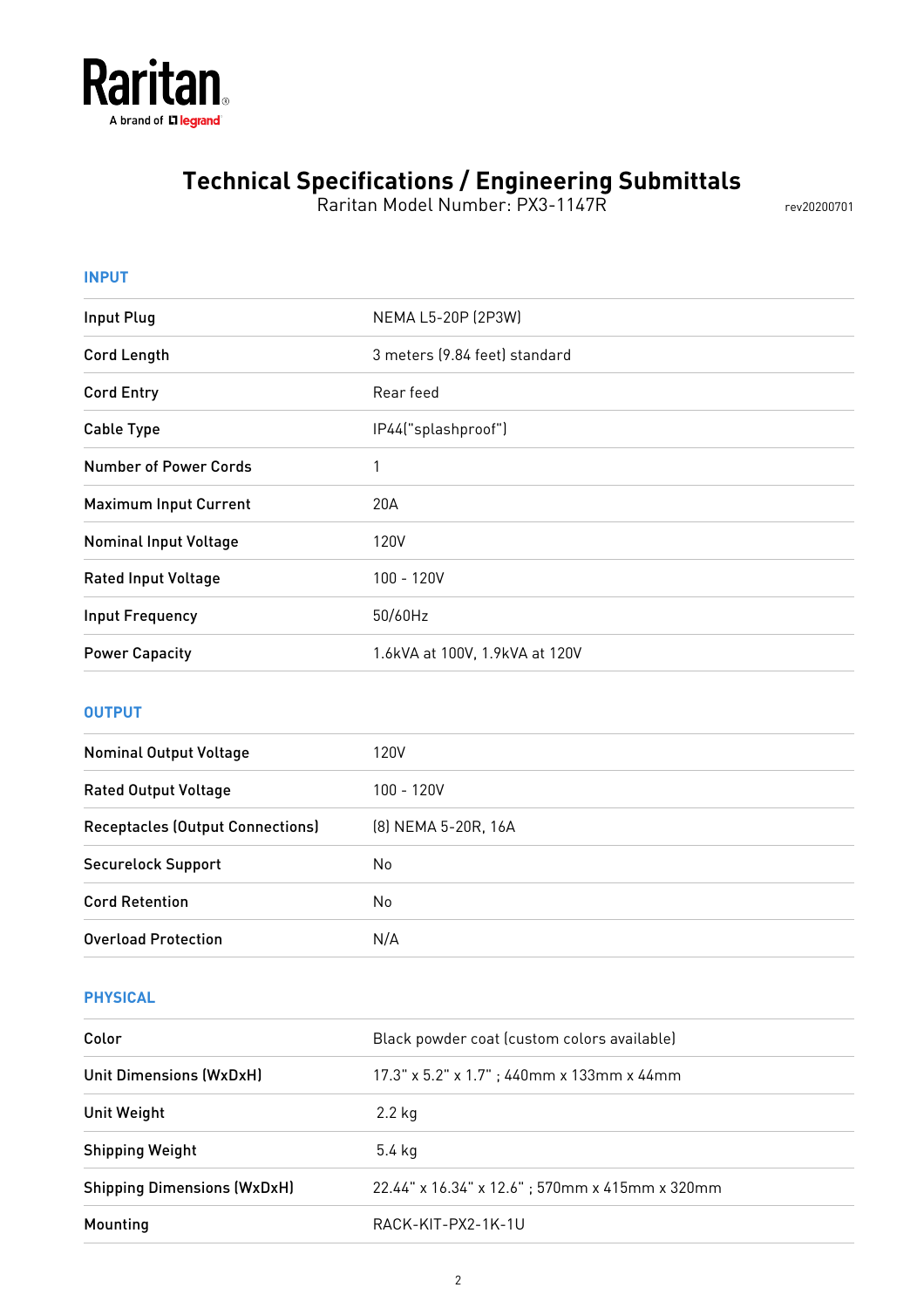

Raritan Model Number: PX3-1147R rev20200701

| <b>ENVIRONMENTAL</b>               |                                                                                      |
|------------------------------------|--------------------------------------------------------------------------------------|
| <b>Operating Temperature</b>       | $60^{\circ}$ C                                                                       |
| <b>Operating Relative Humidity</b> | 85%                                                                                  |
| <b>Operating Elevation</b>         | 0-6000ft                                                                             |
| <b>Storage Temperature</b>         | $-25$ to $65^{\circ}$ C                                                              |
| <b>Storage Humidity</b>            | $0 - 100%$                                                                           |
| <b>Storage Elevation</b>           | 0-10000ft                                                                            |
| <b>CONFORMANCE</b>                 |                                                                                      |
| <b>Regulatory Approvals</b>        | UL Listed, Canada ICES-003, Part 15 Class A of the FCC rules,<br>RoHS compliant      |
| Warranty                           | Standard 2 years manufacturer warranty (Extended warranty available<br>for purchase) |
|                                    |                                                                                      |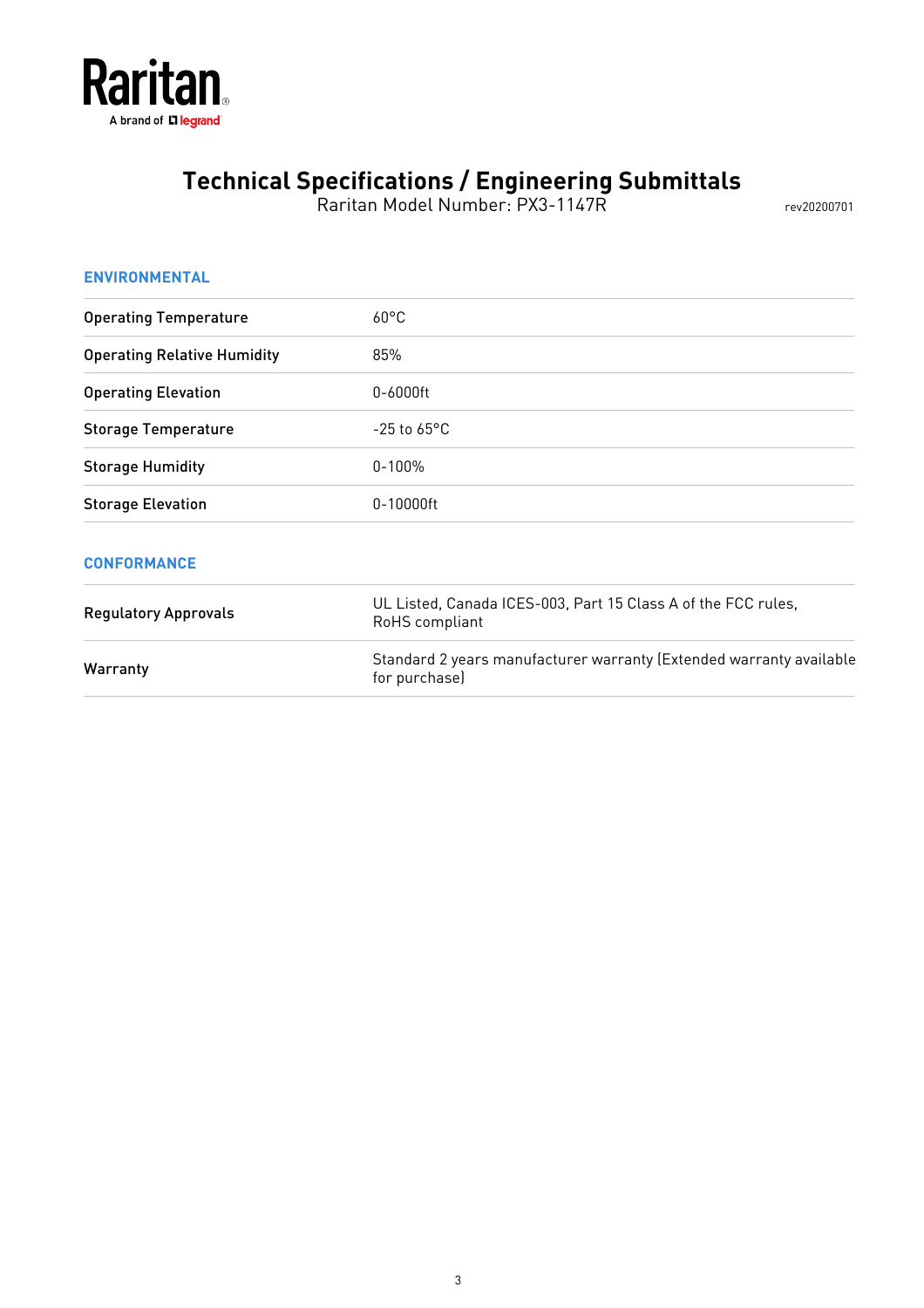

Raritan Model Number: PX3-1147R rev20200701

#### **CONTROL PANEL**



#### **CONTROL PANEL2**

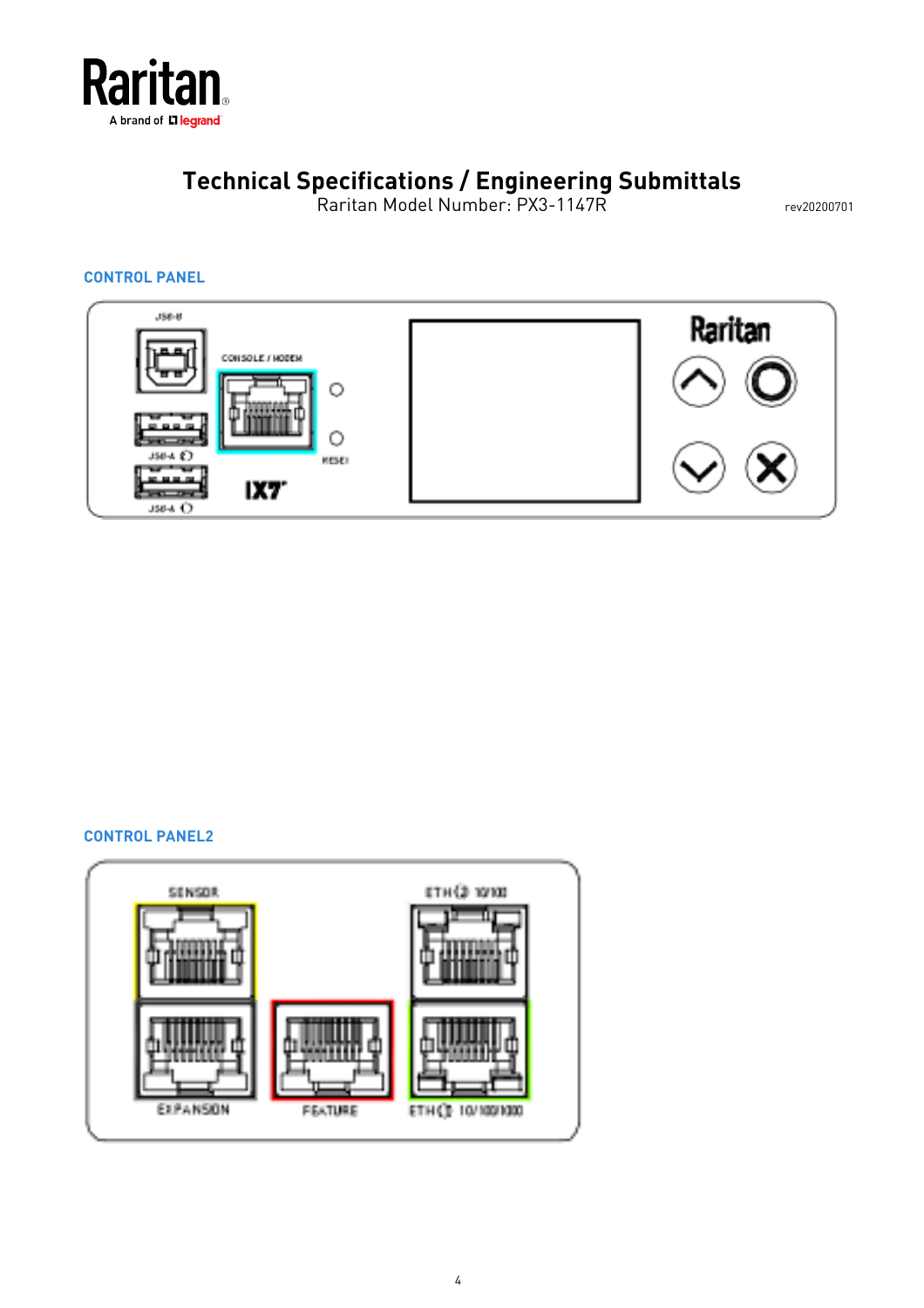

Raritan Model Number: PX3-1147R rev20200701

#### **ELECTRICAL (ONE LINE) DIAGRAM**

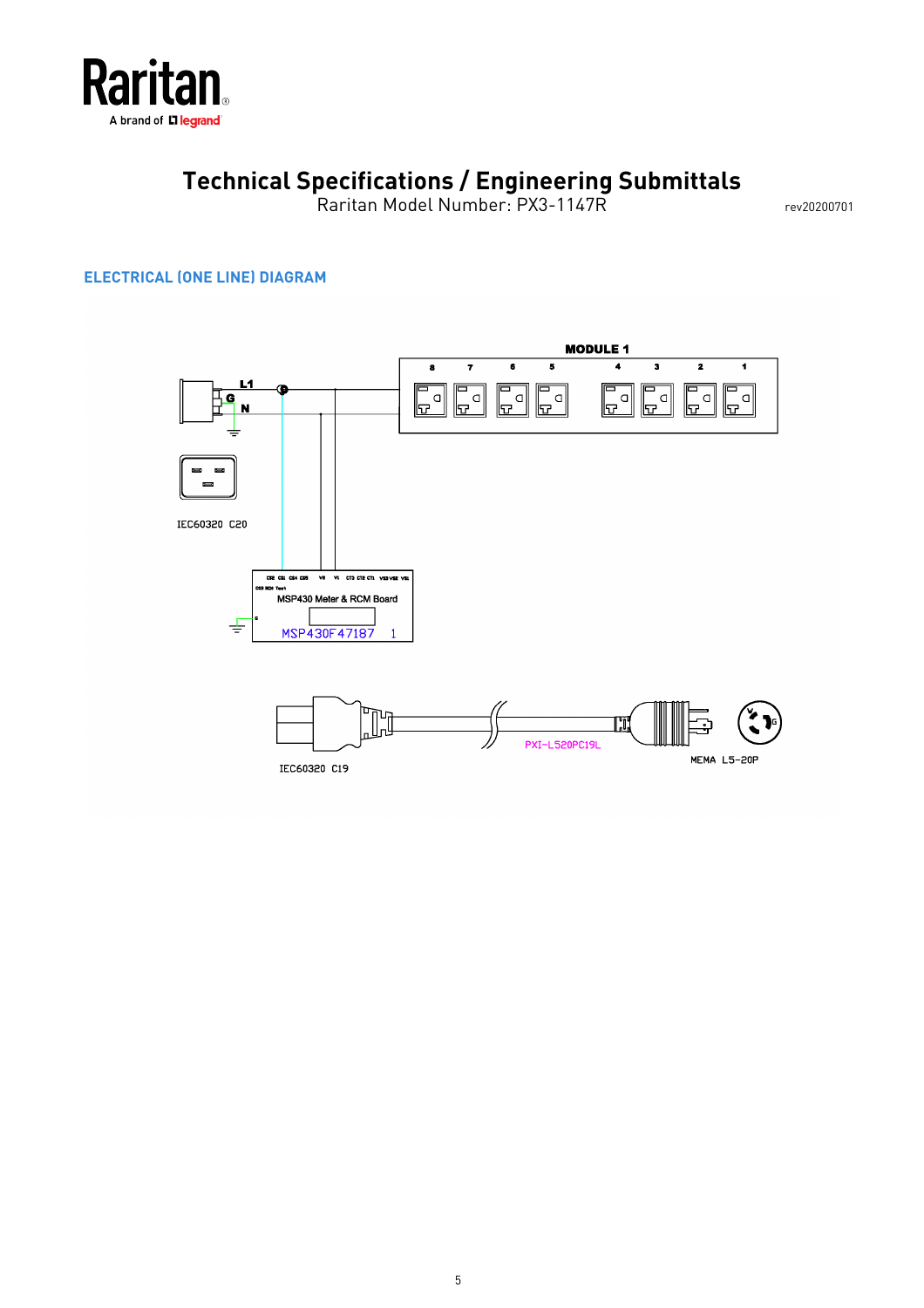

Raritan Model Number: PX3-1147R rev20200701

#### **MECHANICAL DIAGRAM**